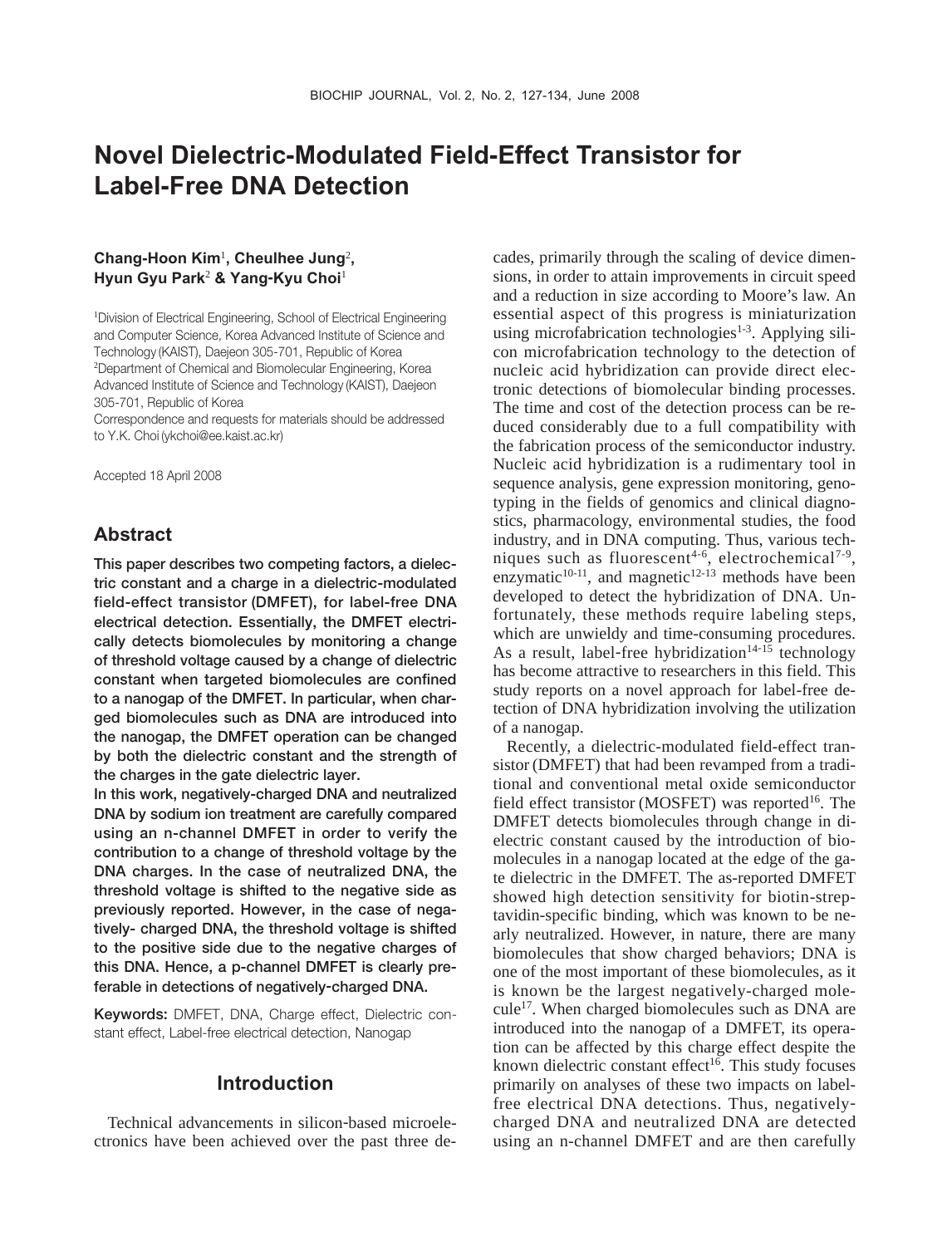compared. The charge effect is then extracted. It was found that the n-channel DMFET can preferably detect neutralized or positively-charged biomolecules. In contrast, a p-channel DMFET is attractive for improvements to the detection sensitivity of negatively-charged biomolecules.

# **Results and Discussion**

### **Device Structure and Fabrication Process**

Figure 1(a) shows a cross-sectional view of a DM-FET. The main difference between a DMFET and a conventional MOSFET involves the nanogap at the edge of the gate dielectric at which biomolecules are attached. In a conventional MOSFET, an applied gate voltage creates an electric field that can affect the channel potential in a silicon substrate through the gate dielectric material. The conventional MOSFET turns on when a channel forms on the silicon substrate by the critical gate voltage, the threshold voltage  $(V_T)$ . In a DMFET, however, the same amount of gate voltage cannot create a great enough electric field that sufficiently turns on the silicon channel because the electric field becomes weakened by the nanogap as it is filled with air. In such a case, the dielectric constant of  $SiO<sub>2</sub>$  is 3.9, while that of air is 1. As a result, the  $V_T$  value of the DMFET is larger than that of the conventional MOSFET. However, if the nanogap is filled with biomolecules, the electric field due to the increased dielectric constant, compared to air, is strengthened again; hence,  $V_T$  is decreased. By monitoring this  $V_T$  change, the specific binding of biomolecules can be detected electrically without labeling.

Figure 1(a) shows the fabrication process flow of a DMFET. This process flow is similar to that of a conventional MOSFET. First, source and drain regions are defined by photolithography and ion implantation after a device-isolation step. Subsequently,  $SiO<sub>2</sub>$ , Cr, and Au are sequentially grown and deposited by thin film processes. The  $SiO<sub>2</sub>$  layer forms the gate dielectric of the DMFET. The Cr layer is a sacrificial layer that leaves the nanogap at the edge of the gate after selective wet etching. The Au layer is the gate electrode of the DMFET. After deposition of these three layers, they are patterned by photolithography and subsequent etching processes. The nanogap was then formed by lateral wet etching of Cr. Figure 1(b) shows a transmission electron microscopy (TEM) image of a cross-sectional view of the nanogap. The height of the nanogap, which was fitted to the size of target molecules, is 15 nm.



**Figure 1.** (a) process flow and (b) TEM image of the nanogap.

#### **Operational Principle and Simulations**

In a conventional n-channel MOSFET,  $V_T$ , which determines the on-/off-state of a device, is modeled by Eq.  $(1)$ .

$$
V_T = V_{FB} + 2\varphi_B + \frac{Q_{dep}}{C_{ox}} - \frac{Q_{fix}}{C_{ox}},
$$
\n(1)

where  $V_T$  is the threshold voltage,  $V_{FB}$  is the flat band voltage,  $\varphi_B$  is the surface-band banding,  $Q_{dep}$  is the depletion charge density in the silicon substrate, *Qfix* is the fixed charge density in the  $SiO<sub>2</sub>$ , and  $C<sub>ox</sub>$  is the capacitance of the gate dielectric material  $(SiO<sub>2</sub>)$ .

By applying this equation to the structure of a DM-FET,  $V_T$  in the nanogap region of the DMFET can be modified by Eqs. (2) and (3).

$$
V_T = V_{FB} + 2\varphi_B + \frac{Q_{dep}}{C_{DMFET}} - \frac{Q_{fix}}{C_{DMFET}} \quad \text{and} \tag{2}
$$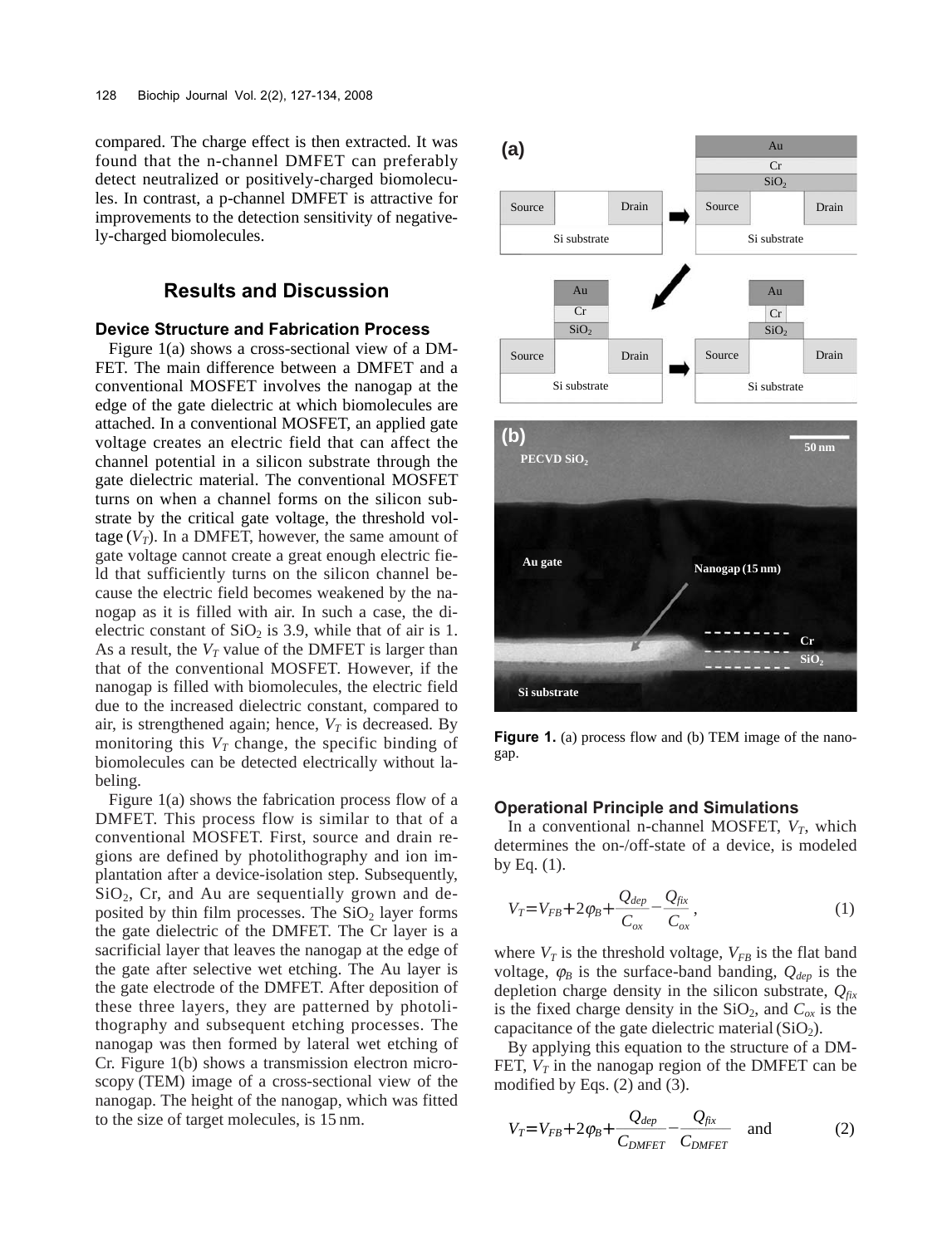$$
\frac{1}{C_{DMFET}} = \frac{1}{C_{mole}} + \frac{1}{C_{air}} + \frac{1}{C_{ox}}
$$

$$
= \frac{T_{mole}}{k_{mole}\epsilon_o} + \frac{T_{air}}{\epsilon_o} + \frac{T_{ox}}{k_{ox}\epsilon_o},
$$
(3)

where  $C_{DMFET}$  is the total capacitance of the gate dielectric materials in the DMFET, *Cmole*, *Cair*, and *Cox* indicate the capacitances of the biomolecule, air, and silicon oxide, respectively,  $T_{mole}$ ,  $T_{air}$ , and  $T_{ox}$  denote the thicknesses of the biomolecule, air, and silicon dioxide, respectively, and  $k_{mole}$  and  $k_{ox}$  are the matching dielectric constants of the biomolecule and silicon dioxide, respectively.

In Eq. (2),  $V_{FB}$ ,  $\varphi_B$ , and  $Q_{dep}$  are independent of  $C_{DMFET}$ , which can be changed only by the dielectric constant of the biomolecules and charges  $(Q<sub>fix</sub>)$  that the biomolecules have. Apart from the nanogap region in Figure 1(a), silicon dioxide (SiO<sub>2</sub>,  $k_{ox}$ =3.9) is the only dielectric material, and  $V_T$  is always lower in  $SiO<sub>2</sub>$  than in the air ( $k_{air}$ =1) nanogap region. Thus,  $V<sub>T</sub>$ more sensitively responds to the changes in the dielectric constant in the nanogap region.

In the case of a neutralized DNA introduced in the nanogap,  $V_T$  can be estimated according to Eqs. (2) and (3), and can be changed by the hybridization of a target DNA to a probe DNA previously immobilized in the nanogap. The thickness of the biomolecule layer is fixed; its density begins to increase, which leads an increment of the dielectric constant of the biomolecule layer. Hence, the  $V_T$  shift can be estimated by Eq. (4).

$$
\Delta V_T \propto \frac{1}{C_{DMFET}} \propto \frac{1}{k_{mole}}
$$
(4)

Equation (4) indicates that  $V_T$  decreases when the target DNA attaches. This result was verified by simulation with the aid of SILVACO<sup>18</sup>. Figure  $2(a)$ shows the simulation condition, and Figure 2(b) shows the result of the simulation and a trend that is consistent with Eq. (4).

 $V_T$  can be calculated from Eqs. (2) and (3) when the negatively charged DNA is introduced into the nano-



**Figure 2.** Simulation conditions and results: neutralized DNA (a), (b) and negatively-charged DNA (c), (d).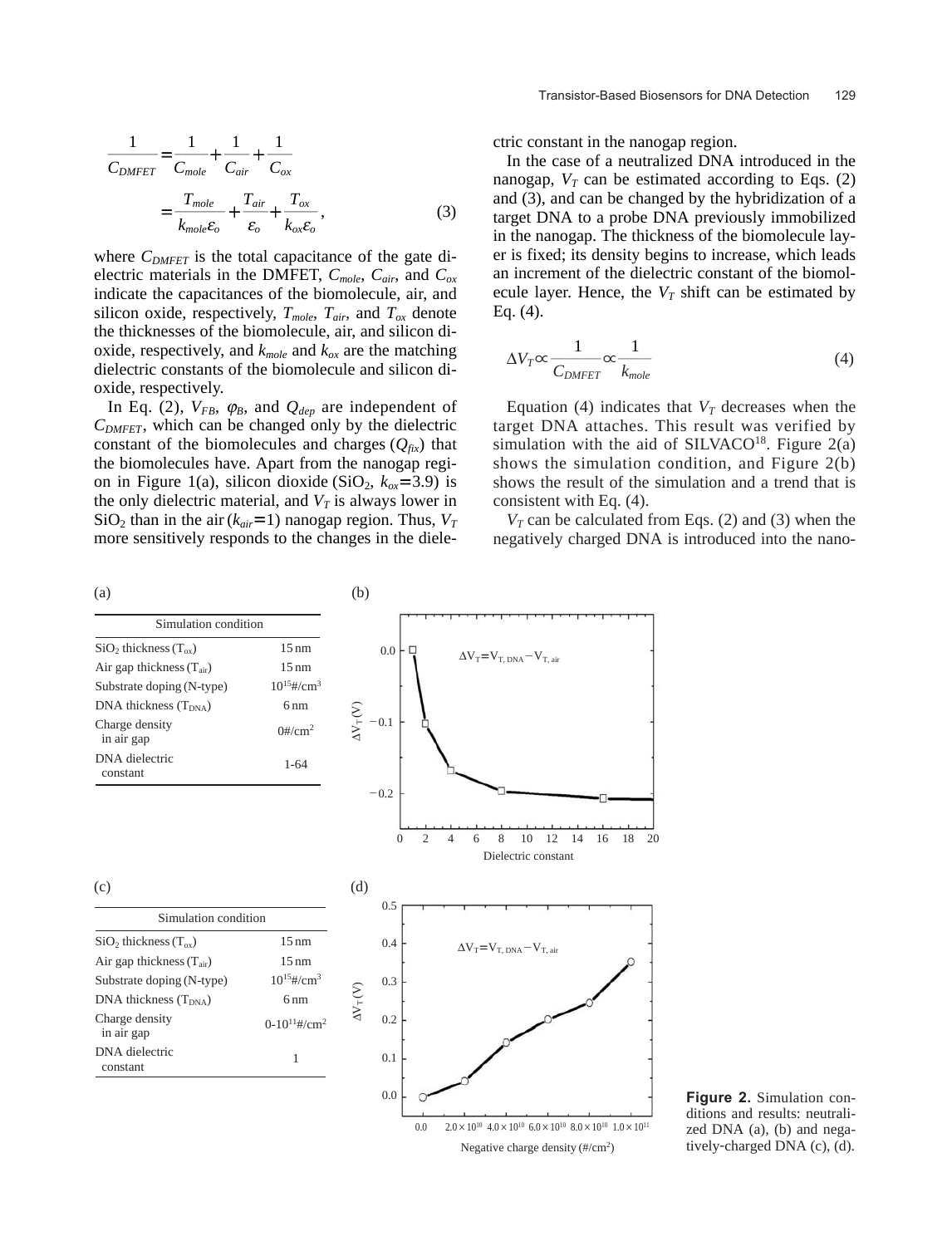gap. If the dielectric constant change is assumed to be negligible for simplification, the charge density  $(Q_{fix})$ due to the target DNA is the only factor that changes  $V_T$ . Subsequently, the  $V_T$  shift can be estimated by Eq. (5).

$$
\Delta V_T \infty - Q_{fix} \tag{5}
$$

Equation (5) implies that  $V_T$  increases linearly with the hybridized target DNA due to the negative charges of the DNA. This result was also verified by simulation. Figure 2(c) shows the simulation condition while Figure 2(d) shows the results of the simulation and trend that are consistent with Eq. (5).

According to the aforementioned trends of the  $V_T$ shift that were shown to depend on the dielectric constant and charge effect, these two factors can be considered to compete toward an increase or decrease in  $V_T$ . Thus, combining the two factors, a net  $V_T$  shift can be estimated by Eq. (6).

$$
\Delta V_T \propto \frac{1}{k_{mole}} (Q_{dep} - Q_{fix})
$$
\n(6)

In order to investigate the trend of  $V_T$  shift for charged biomolecules, another simulation was carried out. Figure 3 shows that  $V_T$  decreases when the dielectric constant of the biomolecule layer is less than 4, whereas it increases when the dielectric constant of the biomolecule layer is larger than 4. In the first region, where  $V_T$  decreases, the dielectric constant effect is dominant. In the second region, where  $V_T$  increases, the charge effect is dominant. Figure 3 also implies that the  $V_T$  shift is not as large as we expected owing to the two competing factors for the negatively-charged DNA detections using the n-channel DMFET.

#### **The Dielectric Constant Effect Versus the Charge Effect**

The first experiment investigated the effect of the dielectric constant versus the charge. Fabricated devices were dipped for 2 hours into a proper solution containing a probe DNA with a SAM layer at one its terminals. One group of samples was then dipped into a neutralized DNA solution for an analysis of the dielectric constant effect, while another group of samples was dipped into a negatively-charged DNA solution for an examination of the charge effect. Additionally, a perfectly-mismatched DNA solution was also used as a third control group.

Figure 4 shows  $V_T$  shifts of the three groups. Figure  $4(a)$  shows the  $V_T$  shift of the perfectly-mismatched DNA, which were not fully hybridized. As expected, there was an insignificant  $V_T$  shift between



**Figure 3.** Simulation results of an effective threshold voltage shift for both the dielectric constant effect and charge effect.

the immobilization and the hybridization samples. Figure 4(b) shows that the  $V_T$  shift caused by the neutralized DNA that eliminates the charge effect is toward the negative side. This  $V_T$  shift originates from the increment of the dielectric constant in the nanogap due to the increased DNA density. This trend is consistent with theoretical principles, simulation data, and previously reported data $16$ . Figure  $4(c)$  shows the  $V_T$  shift caused by the negativelycharged DNA. In contrast, it was shifted to the positive side. In the case of the negatively-charged DNA, the dielectric constant and the charge effect are competing. It can be deduced that the charge effect is more dominant relative to the dielectric constant effect.

Figure 4(d) shows comparison data between the neutralized DNA and the negatively-charged DNA. In the neutralized DNA, the  $V_T$  was shifted to the negative side in all four devices that were measured at an average  $0.07$  V. In the charged DNA, the  $V_T$  was shifted to the positive side in each of the devices, and its average was 0.07 V. From these results, it can be concluded that the dielectric constant effect is dominant in the neutralized DNA and that the charged effect is dominant in the negatively-charged DNA.

#### **True or False Test**

True or false tests were performed in order to confirm that the  $V_T$  shift was caused by the target DNA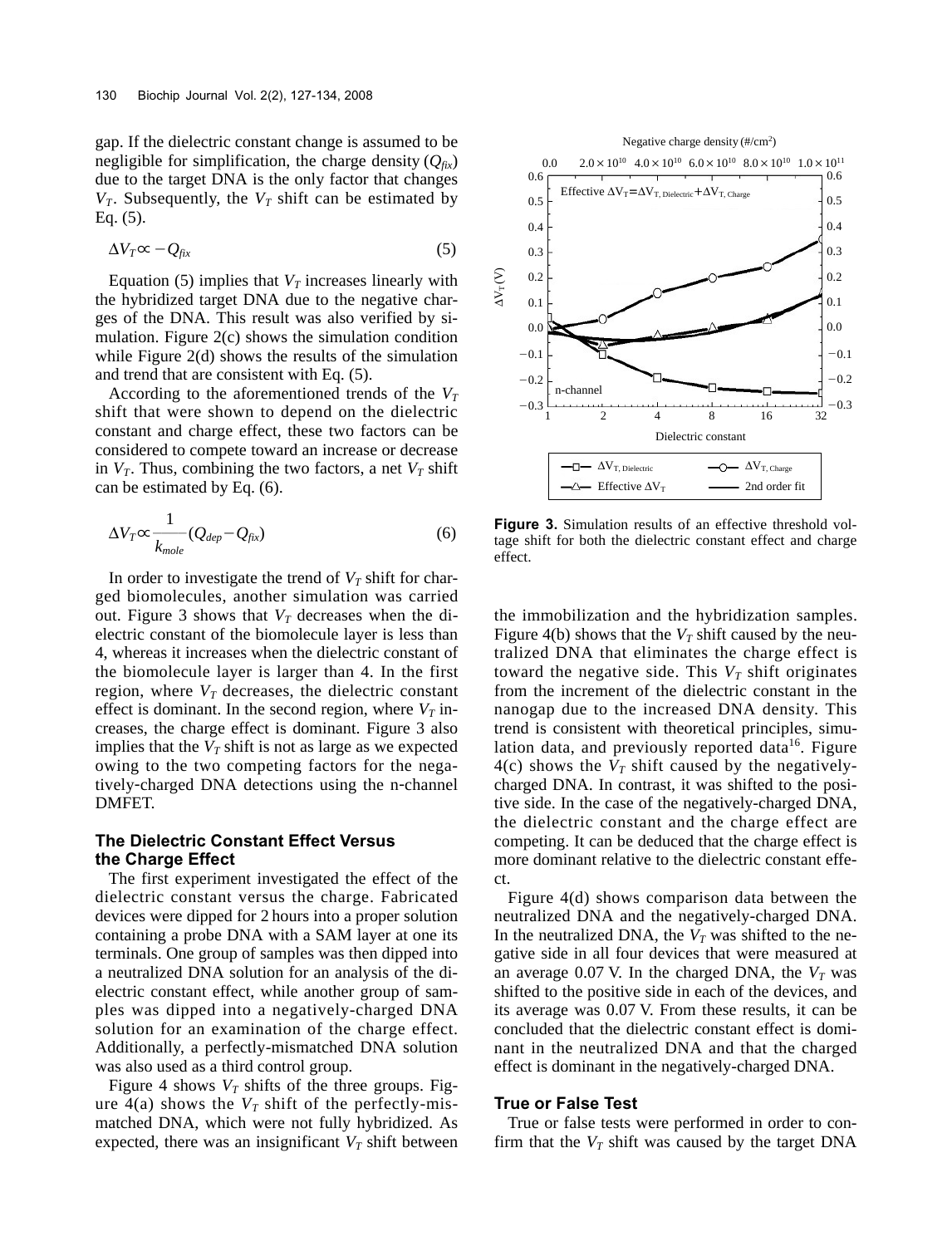

Figure 4. The threshold voltage shift by (a) perfectly mismatched DNA, (b) neutralized DNA, (c) negatively-charged DNA, and (d) a comparison of  $V_T$  shift between the neutralized DNA and negatively-charged DNA.

hybridization to the probe DNA. The first experiment compared the  $V_T$  shift between pre-hybridized DNA and sequentially-hybridized DNA. In one control group, a probe DNA was immobilized in the nanogap in a DMFET and a target DNA was then hybridized onto it. In the other control group, a pre-hybridized DNA, hybridized from a probe and a target DNA prior to the introduction to the nanogap, was directly attached to the nanogap. They were compared to the  $V_T$  of a reference sample with no DNA in the nanogap. Figure 5(a) shows that the  $V_T$  shift arises from the introduced DNA in the nanogap.

To ensure that the  $V_T$  shift results from the hybridized DNA, another experiment involving the breaking of the hydrogen bonds in the DNA was carried out. In this experiment, one group contained a probe DNA that was immobilized in the nanogap, while the other group contained a probe DNA and a target

DNA that were sequentially attached and hybridized in the nanogap. These samples were then dipped in hot DI water at 70<sup>°</sup>C for 10 min in order to break the hybridized DNA bonding between the probe DNA and the target DNA. Figure  $5(b)$  shows that the  $V_T$ shift is approximately 0.1 V, and no significant difference can be seen between them. It can be concluded that the  $V_T$  shift was caused by the hybridization.

It is well known that a MOSFET is very sensitive to alkaline mobile ions such as sodium and potassium in sustaining reliable electrical characteristics. In a previous experiment, sodium was used for the neutralization of DNA, and the electrical characteristics of the DMFET used in the experiment were changed. In order to confirm that the  $V_T$  shift results not from the sodium ions but from the hybridization, another control experiment that measured the effect of the buffer solution was carried out. This solution was a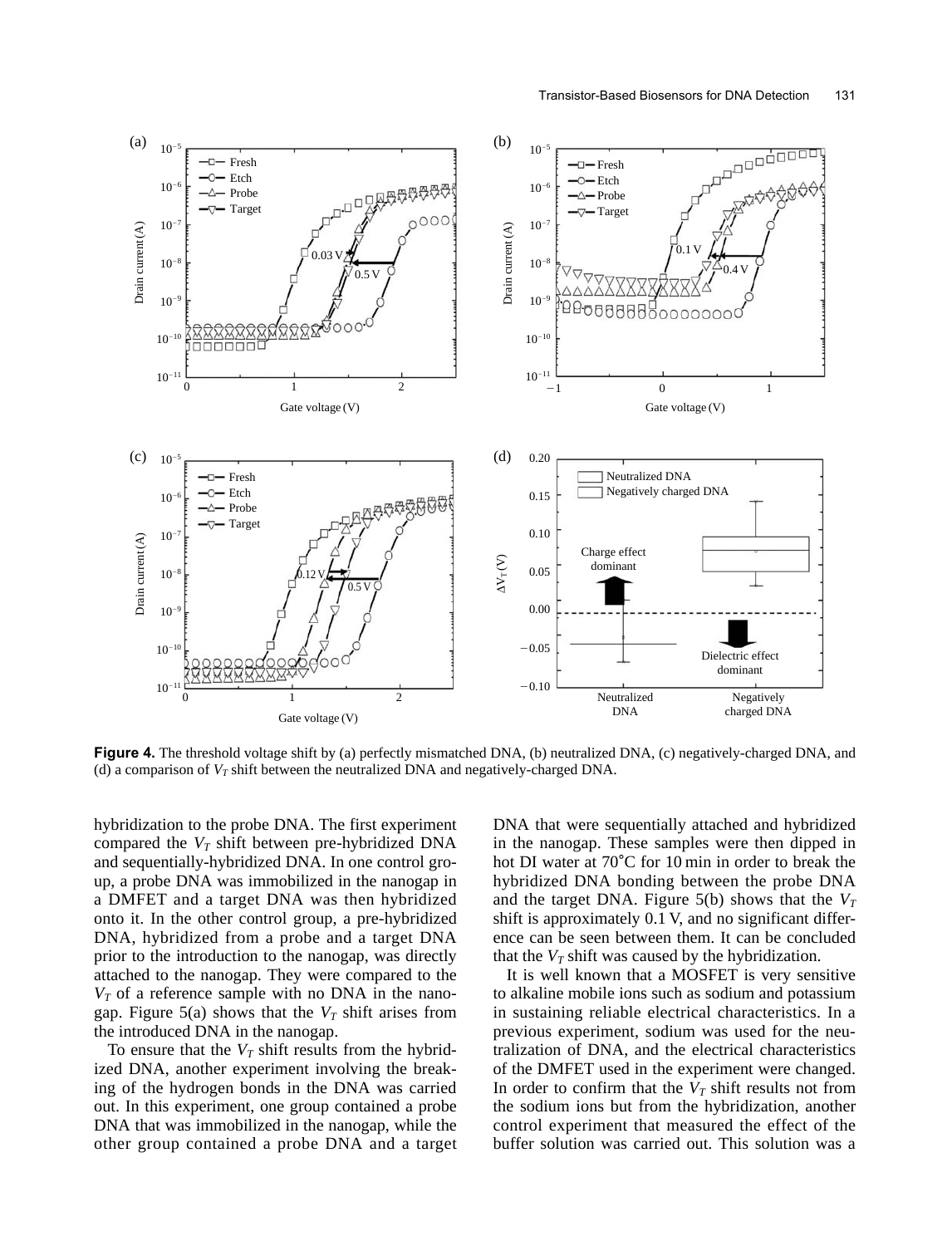

**Figure 5.**  $V_T$  shift of (a) sequentially-hybridized DNA versus pre-hybridized DNA, and (b) an immobilized probe DNA versus a de-hybridized probe DNA by hot DI water.



**Figure. 6.** Comparison of transfer characteristics by dipping time in PBS.

phosphate-buffered solution (PBS) that contained many sodium and potassium ions. The DMFETs were dipped in the PBS solution, and the dip time was either 2 hours or 4 hours depending on the samples. The  $V_T$  shifts of the two groups of samples were then measured and compared. Figure 6 shows that the  $V_T$ shift was not affected by the sodium ions in the PBS.

# **Discussion**

DNA is one of the most important biomolecules in nature, and a DMFET can be one of the most useful



**Figure 7.** Simulation results of effective  $V_T$  shift for both the dielectric constant and the charge effect in a p-channel DMFET.

biosensors to achieve the typical features of biosensors, which can include miniaturization, low-cost fabrication, fast screening, and high sensitivity. Thus, it is timely to realize the feasibility of label-free electrical detections of DNA by DMFETs. It was found that a charge effect occurred in addition to a dielectric constant effect in DMFETs for DNA detection. The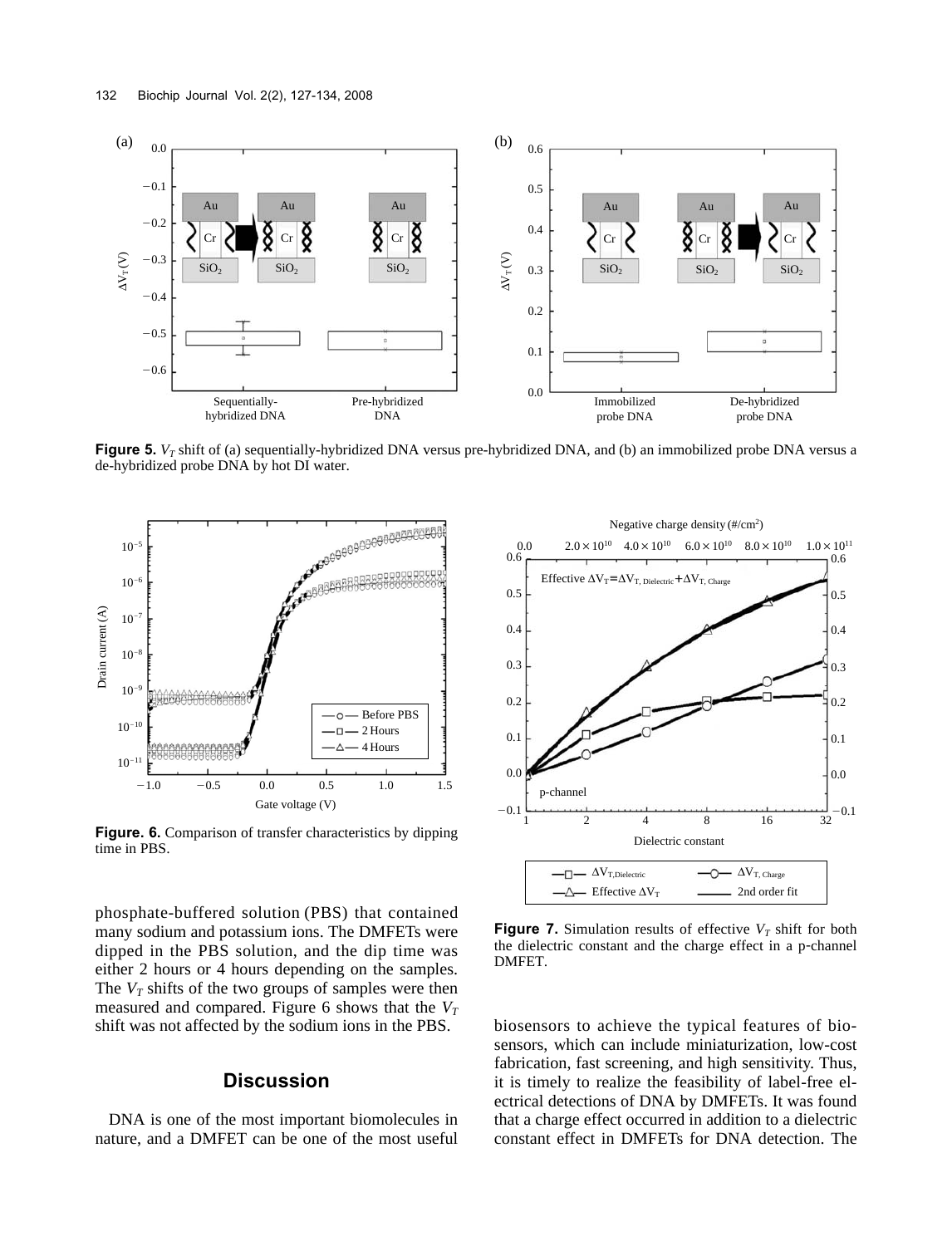dielectric constant and the charge effect can affect the degree of sensitivity, simultaneously, while acting on the  $V_T$  shift in the opposite manner. The dielectric constant effect shifts  $V_T$  to the negative side, and the charge effect shifts  $V_T$  to the positive side in an nchannel DMFET. As a result, these two effects are offset, and the sensitivity of the DMFET decreases. Although the neutralized DNA can be detected without competition between these two effects, it is less practical. Instead of an n-channel DMFET, a pchannel DMFET is proposed for the detection of negatively-charged biomolecules. Figure 7 shows the simulation results of  $V_T$  shift for a p-channel DM-FET. Both the dielectric constant and the charge effect affect the  $V_T$  shift in the same direction. Therefore, the shift increases, as shown in Figure 7 This implies that the p-channel DMFET guarantees higher sensitivity than the n-channel DMFET for DNA detection. This result also applies to positively-charged biomolecules. Accordingly, with positively-charged biomolecules, the dielectric constant and the charge effect cause the  $V_T$  shift to be moved to the negative side in the n-channel DMFET. Thus, an n-channel or a pchannel DMFET can be chosen according to the charge polarity of targeted biomolecules in order to improve the degree of sensitivity.

# **Conclusion**

This study reports that a DMFET electrically detected DNA without labeling. When the DNA is neutralized, the threshold voltage decreases due to the dielectric constant effect. In contrast, the threshold voltage increases due to the charge effect when the DNA has negative charges in an n-channel DMFET. Additionally, a p-channel DMFET was proposed so that both the dielectric constant and the charge effect can contribute to changing the threshold voltage in the same direction. This subsequently increases the detection sensitivity.

### **Materials and Methods**

#### **Immobilization and Hybridization of DNA**

A DNA sequence composed of 23 nucleotides was extracted from Neisseria Gonorrhoeae DNA. The sequence of a probe DNA that attaches onto the Au surface in the nanogap to hybridize a target DNA is 5′ thiol-TCGAGCATGAACGTCAGTATTAT-3′, and the sequence of the target DNA that is detected is 3′- AGCTCGTACTTGCAGTCATAATA-5′. A sequence of DNA not matched to the probe DNA perfectly was used for a control group; its sequence is 3′-AAGCA-AGTAGTGTTAAAGCGGAA-5′. In the experiment, the probe DNA was attached onto the Au surface of the nanogap, and the target DNA was then hybridized to the probe DNA. In order to attach the probe DNA onto the Au surface, a self-assembly monolayer (SAM) with a thiol- was immobilized at one terminal of the probe DNA. It is well known that the thiol- binds to an Au surface very easily $19$ .

DNA has negative charges initially<sup>17</sup>. In order to compare the dielectric constant and the charge effect, neutralized DNA is needed. Neutralized DNA can be obtained by dipping the DNA into a sodium ion solution. In the sodium ion solution, sodium ions combine with phosphoric acid ions on the backbone of the DNA, and the DNA becomes neutralized. In order to confirm the hybridization between the probe DNA and the target DNA, a breaking procedure between them is needed. Ten minutes of dipping in deionized and distilled (DI) water at  $70^{\circ}$ C is sufficient for this, as the bonds are very week against thermal stimuli<sup>20</sup>.

### **Acknowledgements**

This work was partially supported by the National Research and Development Program (NRDP, 2005- 01274) for the development of biomedical function monitoring biosensors, sponsored by the Korea Ministry of Science and Technology (MOST), and the NRL program of KOSEF, grant funded by MOST (No. R0A-2007-000-20028-0).

#### **References**

- 1. Dennard, R.H. *et al*. Design of ion-implanted MOS-FET's with very small physical dimensions. *IEEE J. Solid-State Circuit* **9**, 256-268 (1974).
- 2. Hu, C. MOSFET scaling in the next decade and beyond. *Semiconductor International* 105-114 (1994).
- 3. Davari, B. CMOS technology scaling: 0.1 m and beyond. *IEEE International Electron Device Meeting Technical Digest* 555-558 (1996).
- 4. Bras, M. *et al*. Control of immobilization and hybridization on DNA chips by fluorescence spectroscopy. *J. Fluoresc.* **l**, 247-253 (2000).
- 5. Marton, M.J. *et al*. Drug target validation and identification of secondary drug target effects using DNA microarrays. *Nat. Med.* **4**, 1293-1301 (1998).
- 6. Lu, E., Peng, X., Song, F. & Fan, J. A novel fluorescent sensor for triplex DNA. *Bioorg. Med. Chem. Lett.* **15**, 255-257 (2005).
- 7. Palecek, E., Fojta, M., Tomschik, M. & Wang, J. Elec-